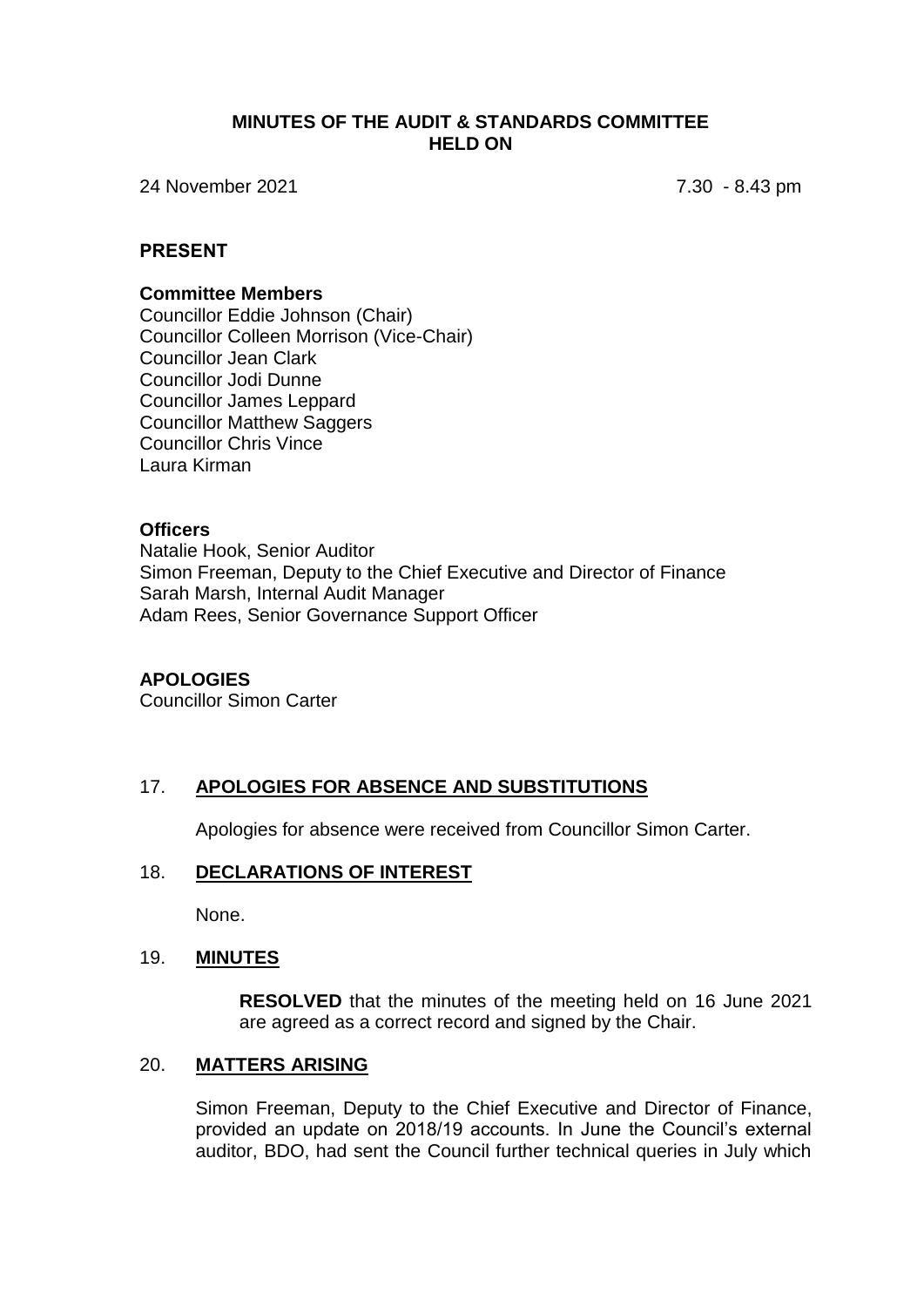needed to be resolved. The Council had taken advice from CIPFA and submitted a response to BDO in September.

The Council had met with BDO on 24 November who had raised further queries and a follow up meeting was scheduled for 8 December.

If the technical issues could not be resolved, his advice to the Committee, in line with CIPFA's advice would be to approve the accounts. A special meeting would be convened for the purpose of approving the accounts.

# 21. **WRITTEN QUESTIONS AND PETITIONS**

None.

# 22. **NON CONTENTIOUS BUSINESS**

None.

# 23. **COMMITTEE WORK PLAN**

The Committee received its current work plan.

**RESOLVED** that the work plan is noted.

### 24. **AUDITOR APPOINTMENT**

The Committee considered a report which recommended that the Council joins the national procurement process led by Public Sector Audit Appointments Limited (PSAA)

**RESOLVED** that the Committee recommended to Full Council that:

- **A** The Council participates in the national procurement process led by Public Sector Audit Appointments Limited (PSAA) for the appointment of its external auditors.
- **B** Delegated authority be granted to the Director of Finance, as the Council's statutory officer under Section 151 of the Local Government Act 1972 to formally give notice of the Council's intention to opt in to the PSAA procurement exercise.

### 25. **REVIEW OF AUDIT AND STANDARDS COMMITTEE EFFECTIVENESS AND TERMS OF REFERENCE**

The Committee received a report on the review of the effectiveness of the Committee and its terms of reference.

**RESOLVED** that the Committee:

**A** Agreed no changes are required to its Terms of Reference.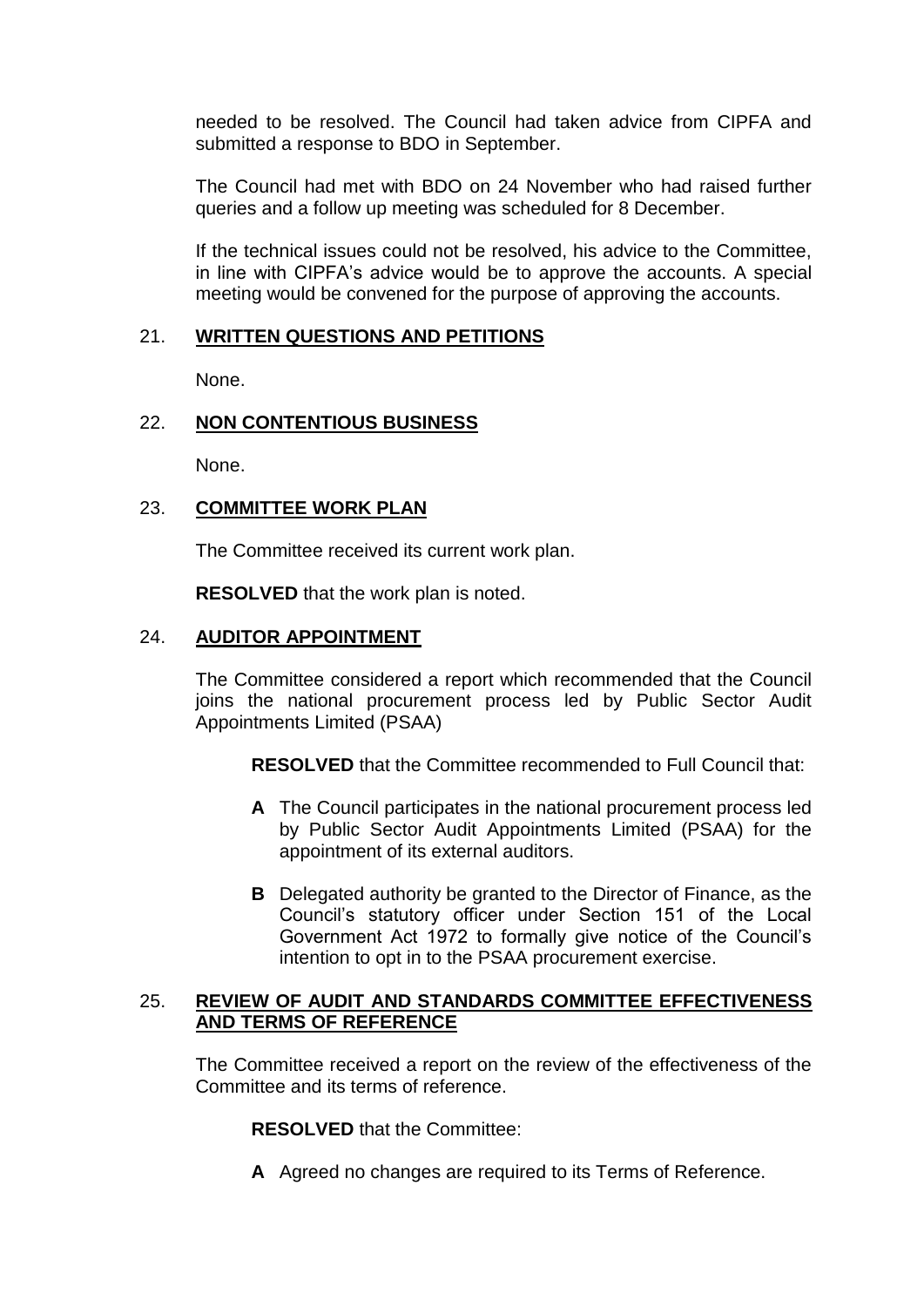**B** Considered the results of the review of effectiveness of the Audit Committee and noted progress against last year's action.

# 26. **EXTERNAL QUALITY ASSURANCE OF INTERNAL AUDIT AGAINST THE PUBLIC SECTOR INTERNAL AUDIT STANDARDS**

The Committee received a report on the external quality of assurance of Internal Audit against the public sector internal audits standards.

The Committee noted that Internal Audit had met every standard and congratulated the team on their achievement.

**RESOLVED** that the Committee:

- **A** Agreed that Internal Audit complies with the requirements of the Public Sector Internal Audit Standards.
- **B** Noted the actions proposed to enhance the Internal Audit service.

# 27. **PERIOD 8 INTERNAL AUDIT ACTIVITY REPORT 2021/22**

The Committee received the internal audit activity report.

**RESOLVED** that the Committee:

- **A** Reviewed the outcomes of the work of the Internal Audit service for the period July to November 2021 and identifies any issues for further consideration.
- **B** Approved the revised Internal Audit Charter.
- **C** Approved the revised Anti-Fraud and Corruption Strategy.

# 28. **RISK MANAGEMENT PROGRESS REPORT**

The Committee received a report on risk management and the strategic risks register.

**RESOLVED** that the Committee noted the Strategic Risks, risk scores and variation against risk appetite as at 30 September 2021.

# 29. **REFERENCES FROM OTHER COMMITTEES**

None.

# 30. **MATTERS OF URGENT BUSINESS**

None.